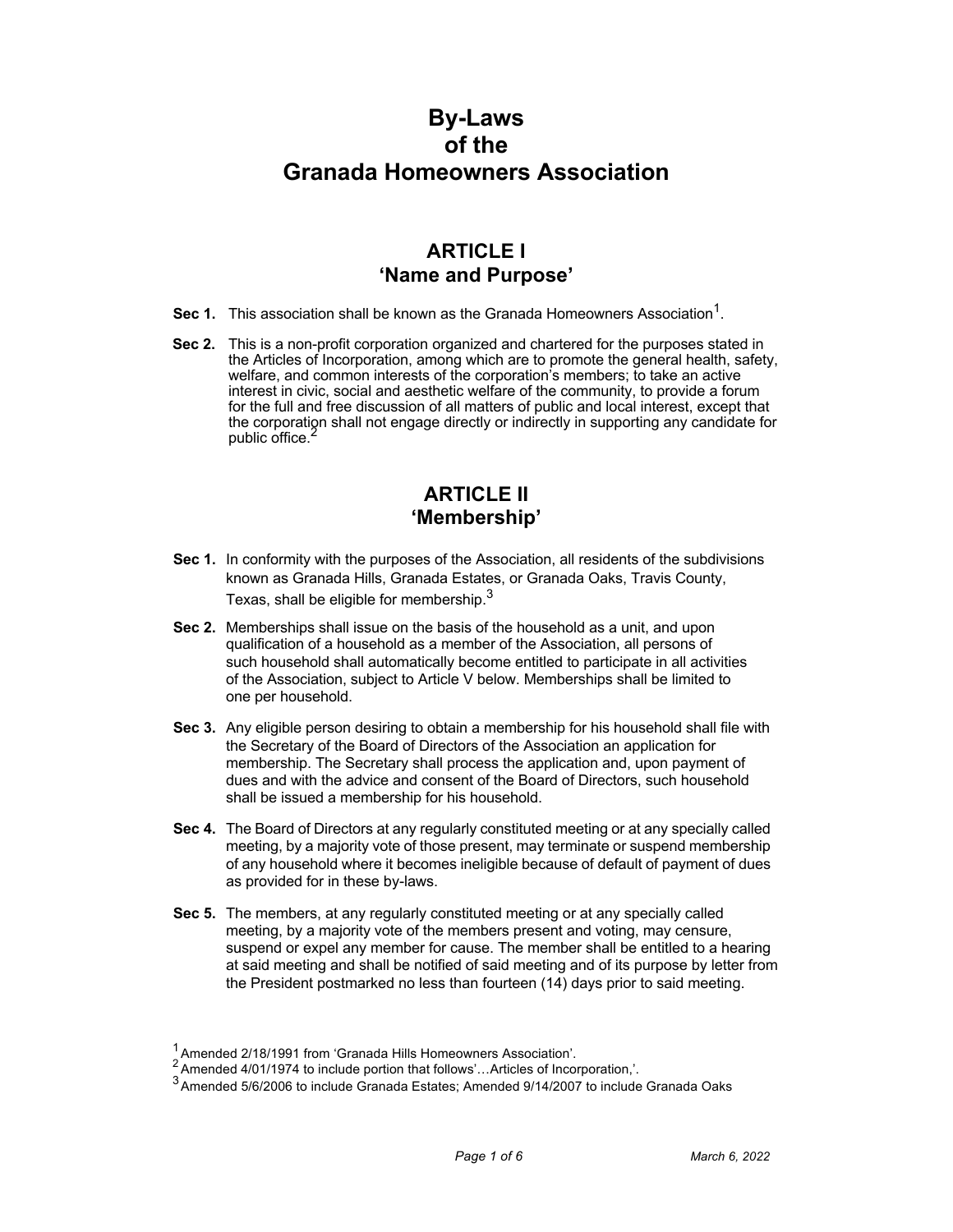- **Sec 6.** Any member may resign by filing his written resignation with the Secretary of the Board of Directors, but such resignation shall not relieve the member of the payment of any dues, assessments or other lawful charges theretofore accrued and unpaid.
- **Sec 7.** Honorary membership may be awarded to distinguished persons who have performed outstanding services, which tend to further the purposes of the Association, and upon whomsoever the Association desires to confer this distinction and honor notwithstanding the terms of Section I hereof. The election of honorary members shall be by a majority vote at the regularly scheduled meeting of the Association membership. Honorary members cannot hold office, cannot vote, and will not be assessed dues.<sup>4</sup>
- **Sec 8.** Membership in the Association is not transferable or assignable.

### **ARTICLE III 'Board of Directors and Officers'**

- **Sec 1.** The affairs of the Association shall be managed by its Board of Directors.
- **Sec 2.** The Board of Directors shall consist of between five (5) and nine (9) directors who shall be elected for a two (2) year term, which shall begin at the January annual meeting<sup>23</sup> at which they are elected and shall end upon the qualification of their successors in office.<sup>5,6</sup>
- **Sec 3.** A quorum for the transaction of business of the Board of Directors shall be defined as a majority of the people recognized as serving on the Board at a given time. The act of the majority of the members present at a meeting at which a quorum is present shall be the act of the Board of Directors. In cases where the Board desires to expedite the transaction of business electronically, the Board may vote via email over a time period not to exceed seven days on a single motion. When casting votes electronically, a majority of the active Board members is required to approve or disapprove of a motion. The result of each vote shall be recorded in the minutes of the next meeting of the Board of Directors following the vote.<sup>7</sup>
- **Sec 4.** Any vacancy occurring in the office of director shall be filled by the President with the advice and consent of a majority of the Board of Directors. A director appointed to fill a vacancy shall serve the unexpired term of the director whom he replaces.
- **Sec 5.** The President of the Association shall be a member of and elected by the Board of Directors, such election to be at the first regular meeting of the Board of Directors each calendar year. The President shall preside at all meetings of the Board of Directors, and of the Association. The President shall be an ex-officio member of all committees. The President shall serve for a term of one (1) year, which shall end upon the qualification of his successor in office.

 $^4$  Amended 4/01/1974 to read 'Honorary members cannot hold office, cannot vote, and will not be assessed dues'. Amended 2/03/1998 to clarify that the above statement was not intended to replace the entire article, but was intended as an addition to the existing text.<br><sup>5</sup> Amended 2/18/1981 to eliminate text pertinent only to the initial Board of Directors, and to change the

total number of Directors from 7 to 9, with 4 to be elected at the end of odd-numbered years, and 5 to

be elected at the end of even-numbered years.<br><sup>6</sup> Amended 5/6/2006 to allow the BOD to vary between 5 and 9 people, and removed requirement of electing half of the BOD each year.

 $<sup>7</sup>$  Amended 5/6/2006. Changed the definition of a quorum from 5 people to a majority of the number of</sup> people serving on the BOD due to low BOD participation. Also, added the ability to vote by email and to record the vote results in the next meeting minutes of the BOD.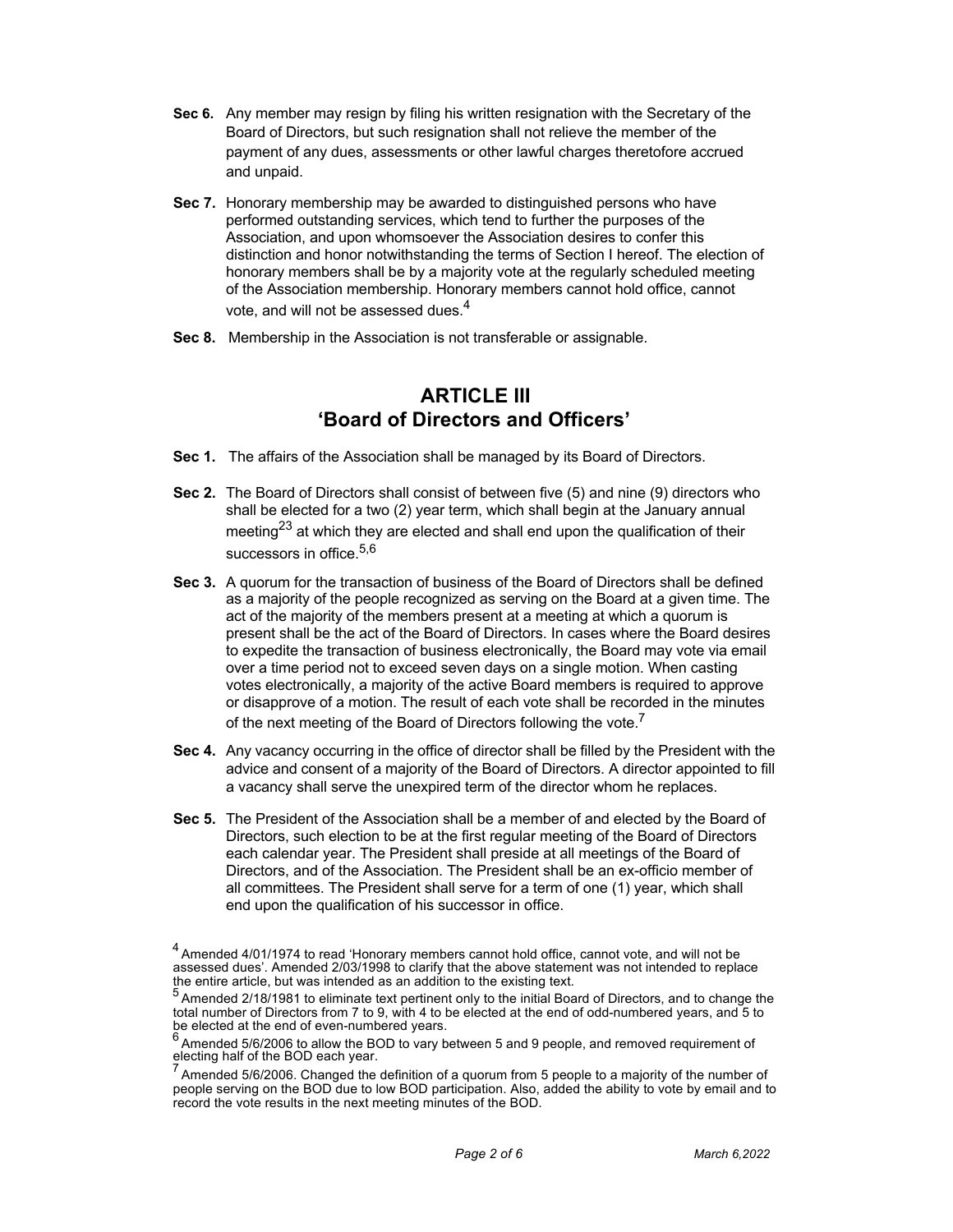- **Sec 6.** The Vice President of the Association shall be a member of and elected by the Board of Directors, such election to be at the first regular meeting of the Board of Directors each calendar year. The Vice President shall act as President in the absence of the President. The Vice President shall serve for a terms of one (1) year which shall end upon the qualification of his successor in office.
- **Sec 7.** The Secretary of the Association shall be a member of and elected by the Board of Directors, such election to be at the first regular meeting of the Board of Directors each calendar year. The Secretary shall keep a written record of all transactions and report the minutes of all meetings of the Board of Directors and the Association. The Secretary shall act as Vice President in the absence of the Vice President, and act as President in the absence of the President and Vice President. The Secretary shall serve for a term of one (1) year, which shall end upon the qualification of his or her successor in office. If elected to both offices by the Board of Directors, nothing herein shall prohibit the same person from serving as both the Secretary and the Treasurer at the same time. $8<sup>8</sup>$
- **Sec 8.** The Treasurer of the Association shall be a member of and elected by the Board of Directors, such election to be at the first regular meeting of the Board of Directors each calendar year. The Treasurer shall receive and disburse all monies and make such reports regarding the treasury as required by the President or the Board of Directors. The Treasurer shall act as Vice President in the absence of the Vice President and the Secretary, and act as President in the absence of the President, the Vice President and the Secretary. The Treasurer shall serve for a term of one
	- (1) year, which shall end upon the qualification of his or her successor in office.<sup>9</sup>
- **Sec 9.** No officer or member of the Association shall receive any compensation for services, except as may be provided for in these by-laws.<sup>10</sup>
- **Sec 10.** There shall be no prohibition against an officer or director succeeding himself in office.11

#### **ARTICLE IV 'Election of Directors'**

- **Sec 1.** The election of Directors shall be held at the annual meeting of the Association, which is held in January of each calendar year. $^{24}$
- **Sec 2.** The nominee for each office of director receiving the majority of votes of the voting membership present at the meeting shall be declared elected.

<sup>8</sup> Amended 6/12/1995 to differentiate between Secretary and Treasurer's responsibilities. Whereas originally Section 7 dealt with the responsibilities of 'Secretary-Treasurer', Section 7 was amended to include only those duties of the Secretary.

<sup>&</sup>lt;sup>9</sup> Amended 6/12/1995 to include only those duties of the Treasurer.<br><sup>10</sup> Amended 6/12/1995 to change from originally Section 8 to Section 9.<br><sup>11</sup> Amended 6/12/1995 to change from originally Section 9 to Section 10.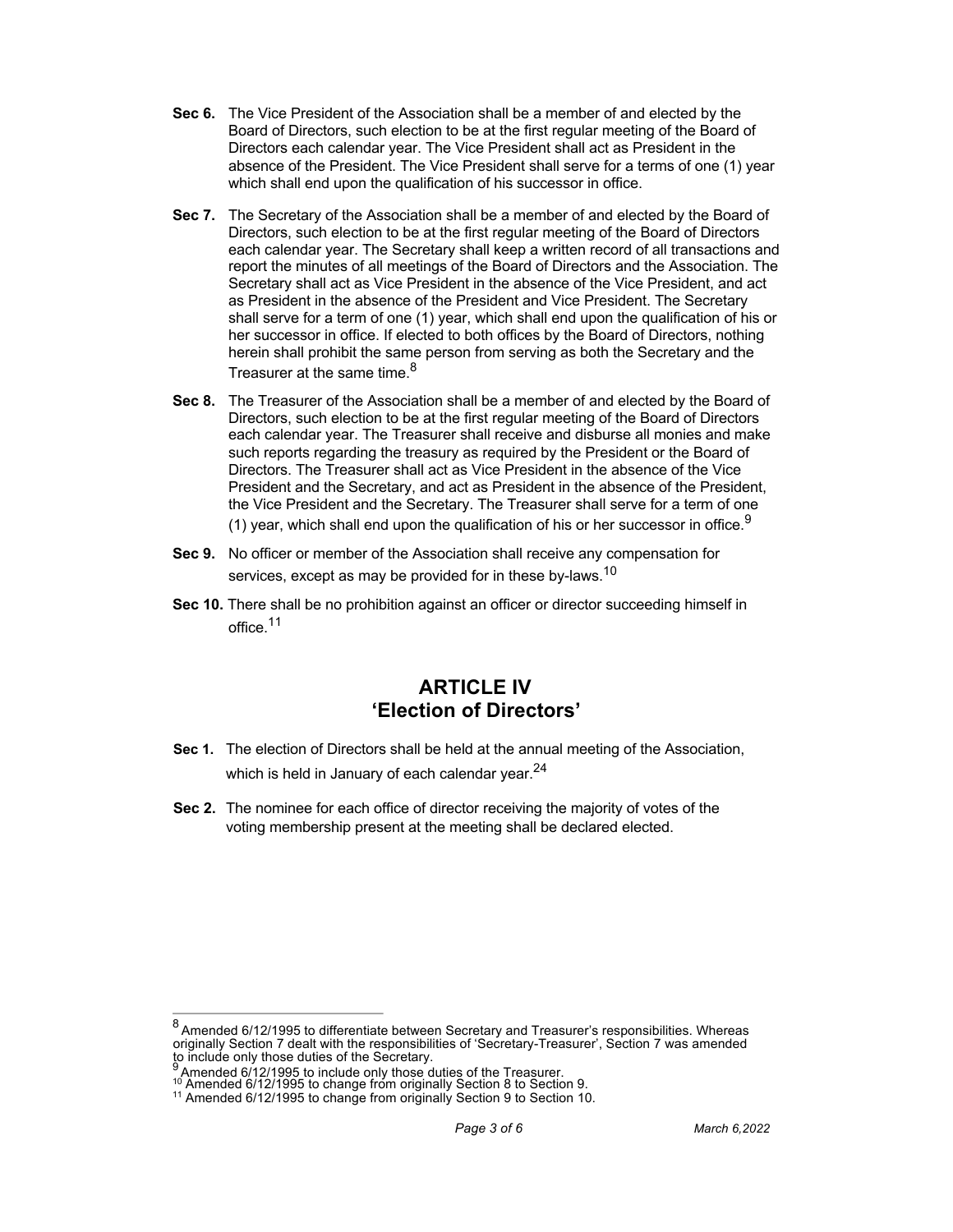# **ARTICLE V 'Voting'**

- **Sec 1.** Members of the Association shall be entitled to one (1) vote per household on each matter submitted to a vote of the members.
- **Sec 2.** Members of the Association shall be in good standing in order to vote in person or by proxy. Payment of Association Dues immediately before a meeting is allowed to meet that condition of good standing.
- **Sec 3.** Members of the Association may vote in person or by proxy. All proxies shall be in writing on the completed form specified by the Secretary of the Association and filed with the Secretary of the Association before the commencement of the meeting where the proxy is to be invoked. Every proxy shall be revocable and shall automatically cease at the time and date specified on the written proxy. <sup>12</sup>

# **ARTICLE VI 'Meetings'**

- **Sec 1.** The membership of the Association shall meet once a year, such meeting to be held at such time and place as may be determined by the Board of Directors $25$ . A minimum of two (2) weeks advance notice will be given to the members.<sup>13</sup> Such meetings shall be for the transaction of regular and any other business as may come before the meetings, and for any other business required by these by-laws or the non-profit corporation laws of the State of Texas.
- **Sec 2.** Special meetings of the Association may be called either by the President, a majority of the Board of Directors, or not less than ten (10) members by written, signed petition presented to the President. Upon verification by the Secretary-Treasurer of the authenticity of the petition, the President shall post printed notice stating the purpose, place, date and time of such special meeting no less than fourteen (14) days prior to the date of such meeting, and such notice requirement is met if it is contained in any publication of the Association and such publication is mailed to each member in good standing within the period aforesaid. In case of emergency, the fourteen (14) days notice period may be waived by the concurrence of a majority of the Board of Directors. In such event, all means practicable shall be utilized to notify each member of the Association of the emergency meeting.
- **Sec 3.** At any meeting of the members, a majority vote of those present and those voting by proxy shall be the act of the Association.<sup>14</sup>
- **Sec 4.** The Board of Directors shall meet a minimum of four (4) times in each calendar year, such meetings to be held at such time and place as may be determined by the majority of the Board of Directors present at a regularly scheduled meeting.<sup>15</sup>

 $12$  Amended 5/24/2002 to allow for Members to vote in person or by proxy. The proxy can be given to another member in good standing or defaults to the Board of Directors. Also, added Sections 2 and 3. <sup>13</sup> Amended 2/03/1998 to allow the Board of Directors to decide the time and location of membership

meetings, and requiring the members are given at least 2 weeks notice.<br><sup>14</sup> Amended on 5/24/2002 to include votes by proxy with those in attendance.

<sup>&</sup>lt;sup>15</sup> Amended 5/24/2002 to allow Board of Directors to meet more than four times per year.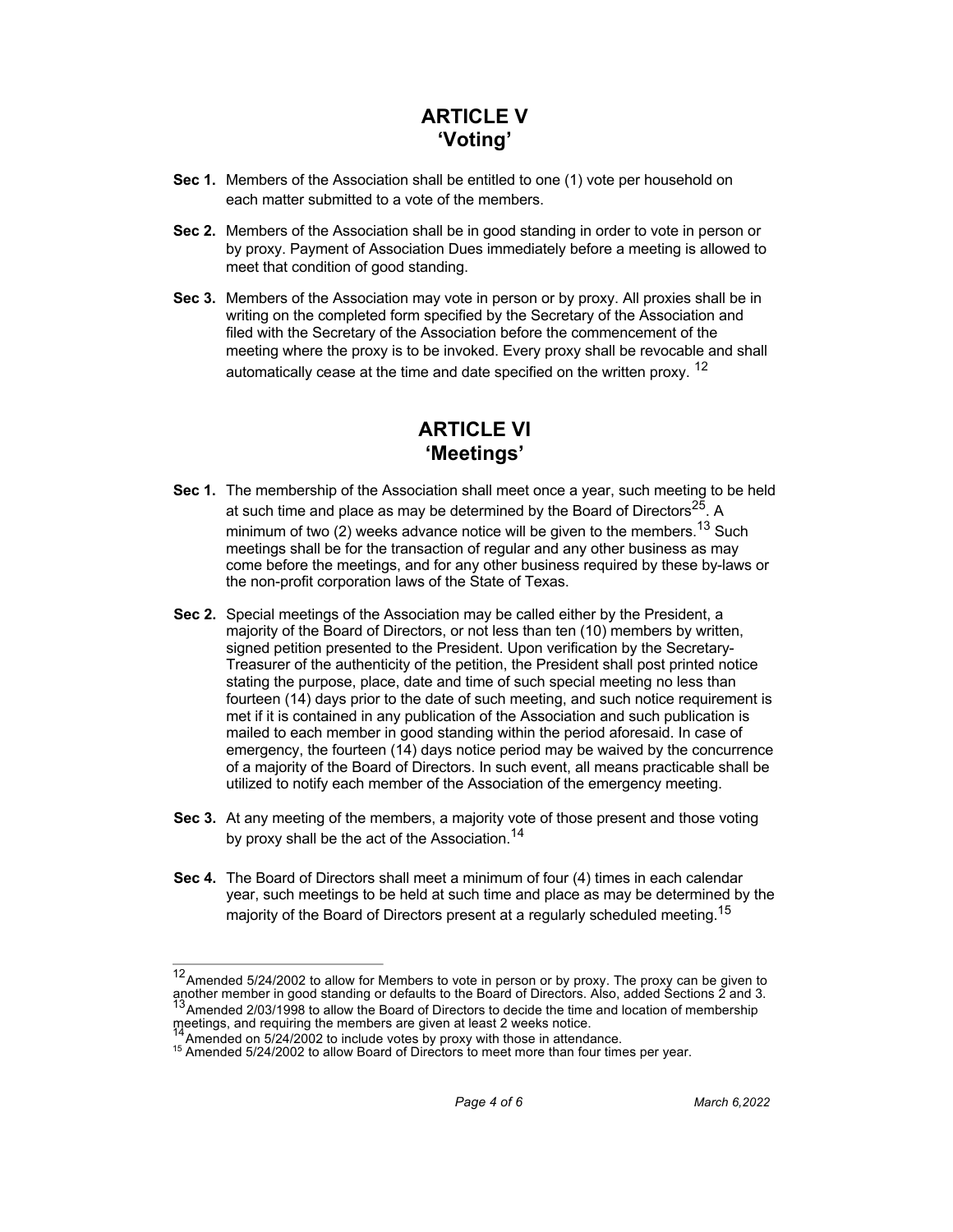**Sec 5.** Emergency or special meetings of the Board of Directors may be called by the President or by a majority of the Board of Directors. Three (3) days written notice of any such special or emergency meeting shall be required unless waived by all Directors.

#### **ARTICLE VII 'Committees'**

**Sec 1.** The President may appoint any committees of any number of members, as he may in his discretion deem necessary.

#### **ARTICLE VIII 'Dues and Finances'**

- **Sec 1**. Annual dues in the amount of one hundred eighty (180) dollars per membership shall be paid to the Granada Homeowners Association.<sup>26,27</sup> Annual dues for members who are currently sixty-five (65) years old or older will be in the amount of one hundred twenty (120) dollars  $^{16,17,18,22,28}$  Dues will be prorated for new residents whose membership applications are approved after June 15.
- **Sec 2**. Members of the Association shall be in good standing in order to be qualified to vote or otherwise be entitled to receive or exercise any privilege of membership, and may be suspended from membership as provided by these by-laws.<sup>19</sup> When any Member of the Association fails to pay their dues in full before May  $15<sup>th</sup>$  of any given year, they are in default and are not in good standing. Payment of the full Annual dues will cause the former member to be in good standing. Prorated payments are not allowed for prior members in default.
- **Sec 3.** The fiscal year of the Association shall begin on the first day of January and end on the last day of December of each year.
- **Sec 4.** All checks, drafts or orders for the payment of money, notes or evidence of indebtedness issued in the name of the Association, shall be signed by the officer of the Association in such manner as shall from time to time be determined by resolution of the Board of Directors.
- **Sec 5.** All funds of the Association shall be deposited from time to time to the credit of the Association in such banks or depositories as the Board of Directors may select.
- **Sec 6.** No member, officer or director shall incur any expense in the name of the Association except as authorized by the Board of Directors.

 $^{16}$ Amended 12/9/2008 to increase Annual Dues to \$96 per year.<br>
<sup>17</sup> Amended 12/5/2006 to increase Annual Dues to \$60 per year.<br>
<sup>18</sup> Amended 5/24/2002 to increase Annual Dues to \$48 per year.<br>
<sup>19</sup> Amended 5/24/2002 to

 $^{22}$ Amended 8/22/15 to increase Annual Dues to \$120 per year and cap at \$96 per year for members 65 years old or older.